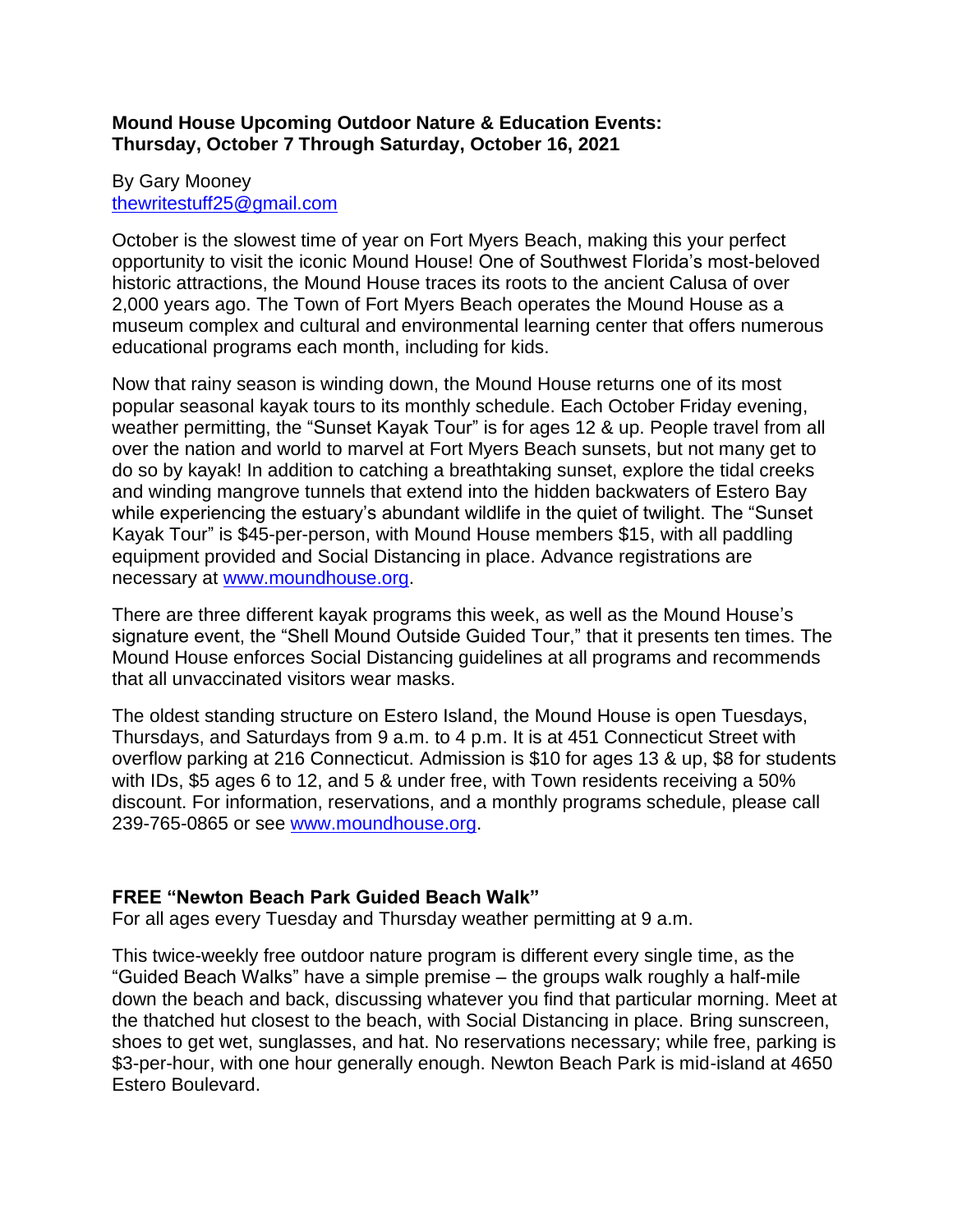#### **"Mangroves by Kayak Tour"**

For ages 12 & up weather permitting on Thursday, October 7; Friday, October 8; and Saturday, October 9, all at 9 a.m.; Wednesday, October 13, at 9 a.m. & 1 p.m.; and Thursday, October 14 & Friday, October 15, both at 9 a.m.

Explore the winding mangrove creeks and hidden waters of the Estero Bay Aquatic Preserve as only a kayaker can on this Environmental Educator-guided tour of the ancient realm of the Calusa! Witness birds, fish, manatee and dolphins as you paddle through the natural beauty of Estero and Hell Peckney Bays in a tandem kayak. All paddling & safety equipment provided, with kayak tours in accordance with Florida Society of Ethical Ecotourism guidelines. \$45-per-person; Mound House members \$15. Advance reservations necessary at [www.moundhouse.org](http://www.moundhouse.org/) with Social Distancing guidelines in place.

## **"Garden Outside" Guided Tour**

For all ages on Thursday, October 7; Saturday, October 9; Tuesday, October 12; Thursday, October 14; and Saturday, October 16, all at 10 a.m.

Stroll through the Mound House gardens to discover how its unique plants conserve water and protect wildlife, while learning how the Calusa and other Native Americans used them in their daily lives. \$5-per-person that does not include Mound House admission; Mound House members free, with Social Distancing guidelines in place.

## **"Shell Mound" Outside Guided Tour**

For all ages on Thursday, October 7; Saturday, October 9; Tuesday, October 12; Thursday, October 14; and Saturday, October 16, all at 11 a.m. and 1 p.m.

If you dig archaeology, the Mound House's signature program is for you! Tour the 2,000-year-old Calusa Indian Shell Mound led by the interpretive staff as you explore the site's archaeology to unearth clues about this ancient society. \$5-per-person that does not include Mound House admission; Mound House members free, with Social Distancing guidelines in place.

## **NEW: "Untold Stories" Guided Tour**

For adults on Thursdays, October 7 & 14, at 2 p.m.

The Mound House is the oldest standing structure on Fort Myers Beach, with an intriguing cast of characters who called it home, ranging from farmers to casino owners; scientists to developers! Learn about their individual stories along with a good dose of island history on this guided tour through the Mound House Museum, native gardens, and majestic grounds. Adults \$15; Mound House members free.